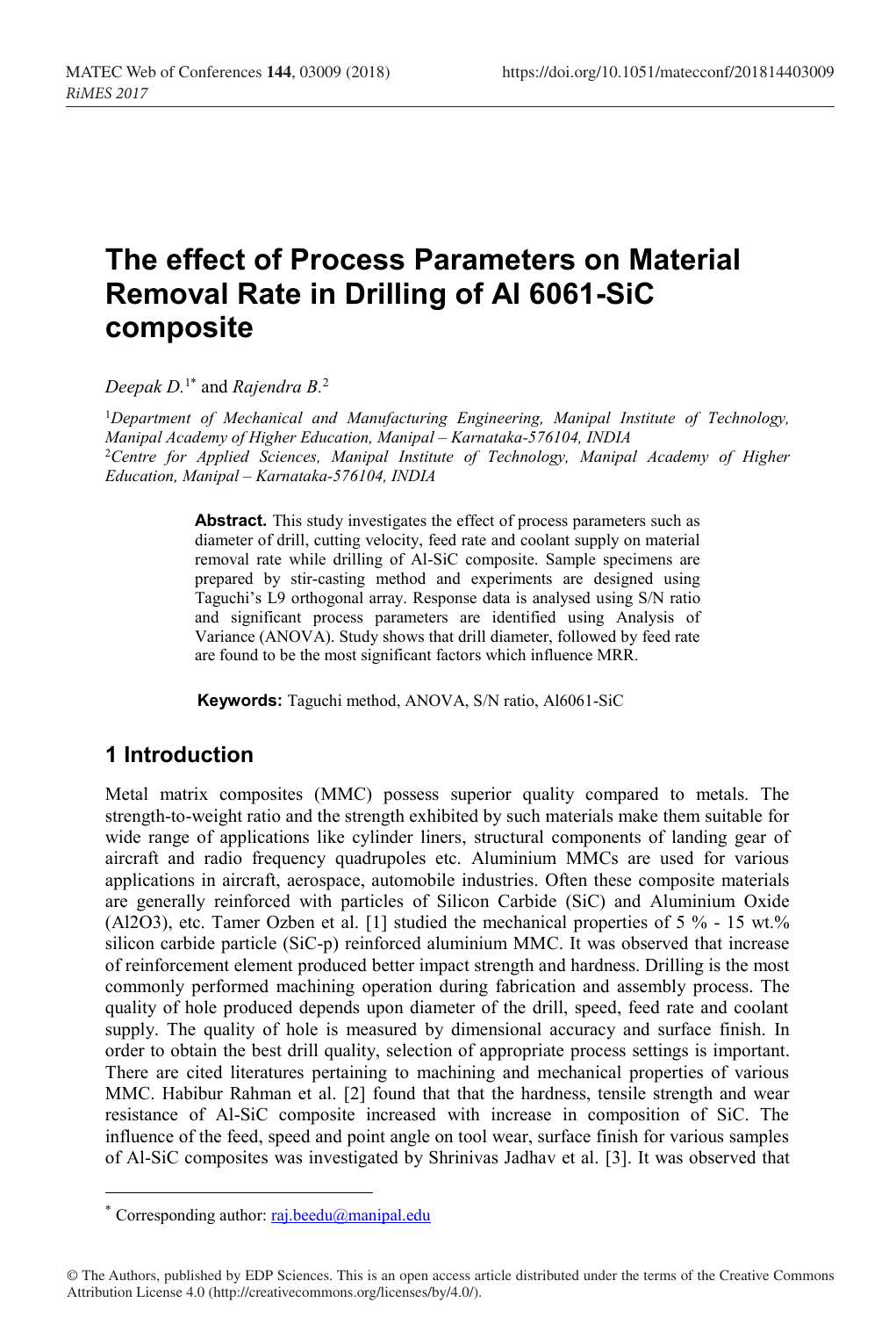higher percentage of SiC resulted in faster tool wear. The experimental evaluation of thrust force on drilling of Al-2219/B4C/Gr composite was made by Ravindranath et al.[4]. The feed rate was found to drastically increase the thrust force for mono-alloy and the addition of graphite resulted in reducing the thrust force and surface roughness. The mechanism of failure of a composite material is complex in nature which require rich set of experiments. Hence statistical tools are generally used to reduce number of experiments in selection of optimum machining parameters. Priyank et al.[5] used grey relational analysis to optimise the drilling parameters in which feed rate was found to be the most significant factor influencing the responses. Similar results were also observed by Kumar Abhishek et al. [6] using principle component analysis. Reinforcement of B4C into Al-7XXX composite showed that composition and feed rate were significant parameters which affected the trust force and torque [7]. Genetic Algorithm method was adopted by Dhawamani et al. [8] to study the effect of drilling parameters on the tool wear and surface finish of work piece. Metin Kok et al. [9] studied the effect of drilling Al/Al2O3 composite on surface finish and tool life and optimised the process parameters such as composition, drill speed, drill diameters for obtaining higher material removal rate. The present work investigates the effect of various drilling parameters on Al-6061 composite with various percentage of SiC particles on MRR.

# **2 Materials and methods**

### **2.1 Preparation of Al/SiCp MMC**

The work-piece is prepared by stir-casting method. 40 grams of SiC particles having mesh size 170 mesh is thoroughly mixed with 20 grams of fly ash. This mixture is pre-heated to 650 $\degree$ C. The addition of fly-ash prevents the formation of Al<sub>4</sub>C<sub>3</sub>. Al-6061 (960 gram) material is melted in a crucible which was maintained at a temperature of 850°C. The reinforcements in the form of powder is mixed with molten metal and distributed uniformly by stir casting. The molten metal is poured into pre-heated (at 200°C) metal mould and allowed for cooling to room temperature. Figure 1 shows the specimen preparation process.



**Fig. 1.** Specimen preparation process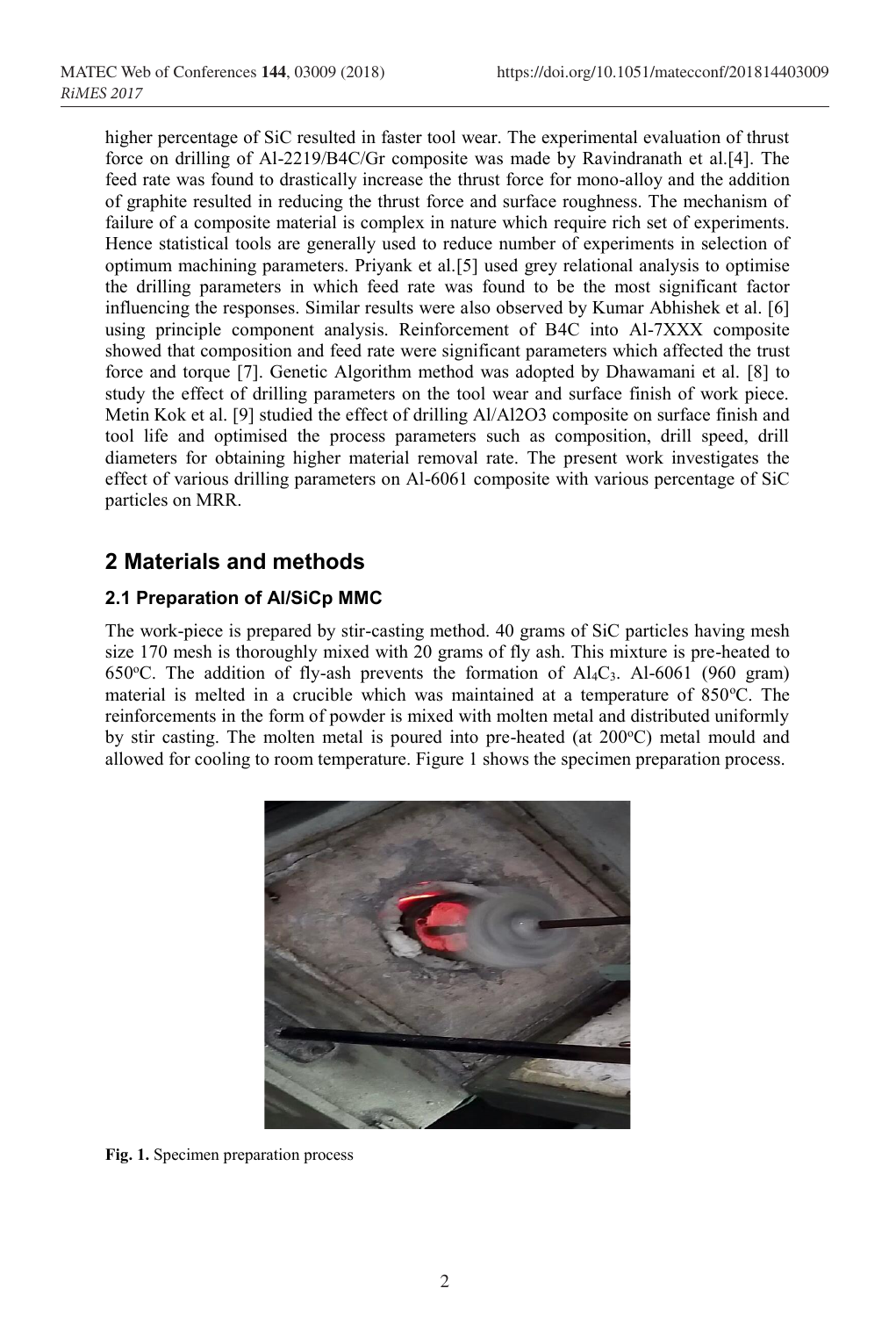### **2.2 Experimental set up**

Experimental work is carried out using vertical machining centre (Make: AMS-SPARK). The machine is fitted with disc type tool changing system for 6 tools with table movement of 300x250x250 mm in X, Y and Z directions respectively. Figure 2 shows the experimental set-up used in the present work. The cutting tool used is high speed steel.



**Fig. 2.** Experimental setup

### **2.3 Experimental design**

The experimental study involves 4 control factors of each 3 levels. Since, full factorial experimental design requires 81 runs for the study, Taguchi's  $L_9$  orthogonal array is chosen with 2 replications. The response parameters of the study are material removal rate which is calculated based on the weight loss method during experiments. Table 1 shows the response data obtained corresponding to various experimental conditions. Table 2 shows the parameter and their levels chosen for the study.

| <b>rapic 1.</b> Experimental design and corresponding interes |                |                |                |                |           |         |         |         |           |         |
|---------------------------------------------------------------|----------------|----------------|----------------|----------------|-----------|---------|---------|---------|-----------|---------|
| Run                                                           | Parameters     |                |                |                | $0\%$ SiC |         | 2 % SiC |         | $4\%$ SiC |         |
|                                                               | A              | B              | $\mathsf{C}$   | D              | Trial-1   | Trial-2 | Trial-1 | Trial-2 | Trial-1   | Trial-2 |
| 1                                                             | 1              | 1              | 1              | 1              | 0.022     | 0.023   | 0.023   | 0.025   | 0.026     | 0.022   |
| $\overline{2}$                                                | 1              | $\overline{2}$ | $\overline{2}$ | $\overline{2}$ | 0.037     | 0.034   | 0.033   | 0.03    | 0.040     | 0.042   |
| 3                                                             | 1              | 3              | 3              | 3              | 0.057     | 0.059   | 0.059   | 0.061   | 0.058     | 0.06    |
| $\overline{4}$                                                | $\overline{2}$ | 1              | $\overline{2}$ | 3              | 0.070     | 0.072   | 0.058   | 0.062   | 0.067     | 0.07    |
| 5                                                             | $\overline{2}$ | $\overline{2}$ | 3              | 1              | 0.104     | 0.101   | 0.095   | 0.100   | 0.105     | 0.103   |
| 6                                                             | $\overline{2}$ | 3              | $\mathbf{1}$   | $\overline{2}$ | 0.038     | 0.035   | 0.037   | 0.035   | 0.040     | 0.043   |
| $\overline{7}$                                                | 3              | $\mathbf{1}$   | 3              | $\overline{2}$ | 0.165     | 0.160   | 0.132   | 0.128   | 0.176     | 0.178   |
| 8                                                             | 3              | $\overline{2}$ | 1              | 3              | 0.060     | 0.057   | 0.061   | 0.059   | 0.066     | 0.06    |
| 9                                                             | 3              | 3              | $\overline{c}$ | 1              | 0.093     | 0.095   | 0.120   | 0.125   | 0.120     | 0.116   |

**Table 1.** Experimental design and corresponding MRR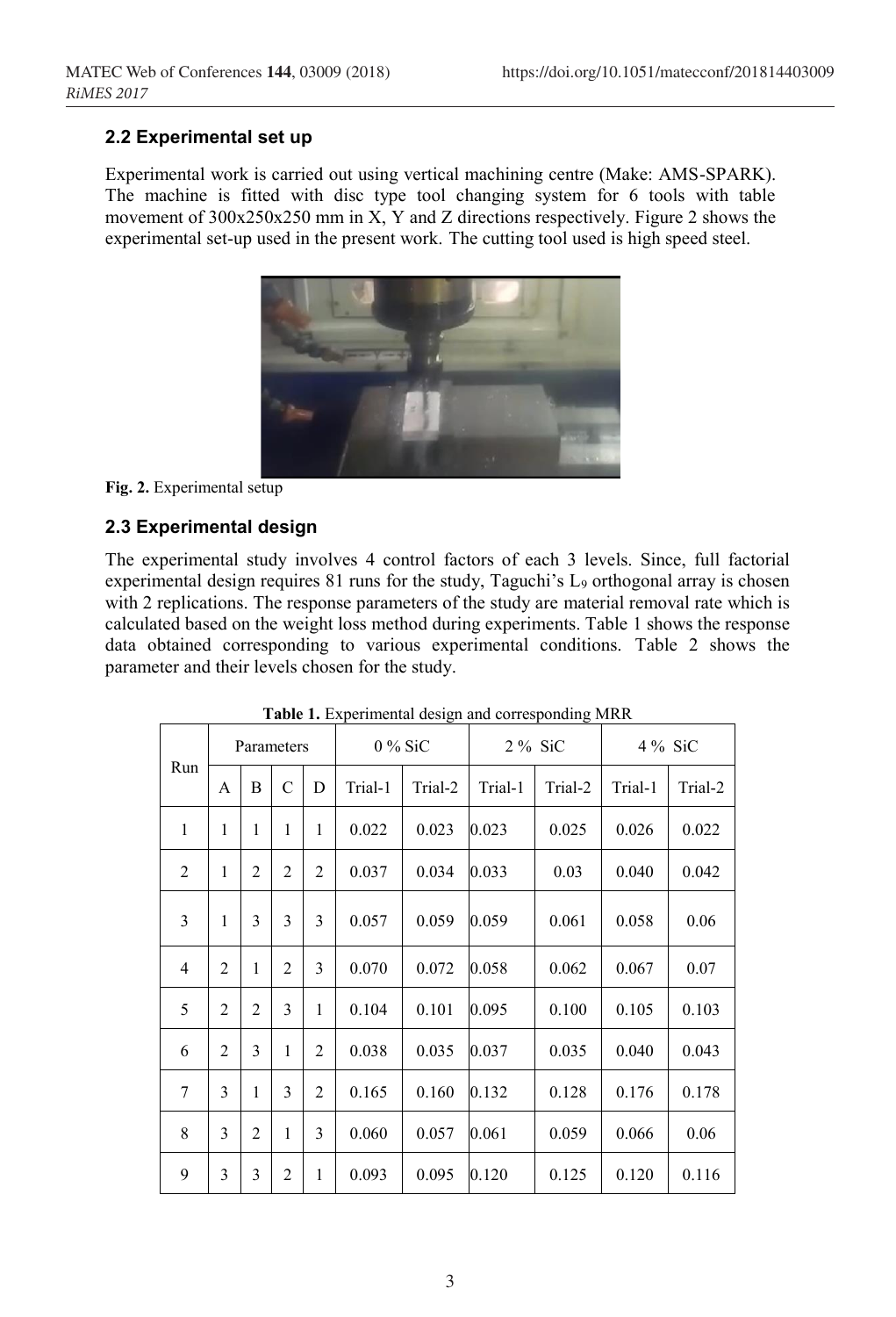| <b>Thore</b> 2. There is parameters and then it's cho |      |         |         |         |  |  |
|-------------------------------------------------------|------|---------|---------|---------|--|--|
| Parameter                                             | Code | Level 1 | Level 2 | Level 3 |  |  |
| Drill Diameter mm                                     | A    | 06      | 08      | 10      |  |  |
| Cutting speed m/min                                   | B    | 50      | 80      | 100     |  |  |
| Feed rate m/min                                       | C    | 0.04    | 0.08    | 0.12    |  |  |
| Coolant flow rate ml/s                                | D    |         | 62      | 312     |  |  |

**Table 2.** Process parameters and their levels

# **3 Results and discussion**

Table 2 shows the MRR obtained for different experimental conditions which are replicated twice. The response data thus obtained is subjected to S/N ratio analysis with higher the better criteria. The figure 3, 4 and 5 shows the average S/N ratio of samples with various compositions of SiC. The effect of operating parameters is discussed in the following sections.

## **3.1 The effect of drill diameter**

Figure 3-5 shows the effect of drill diameter on MRR obtained for work-piece with 0, 2 and 4 % SiC respectively. It is observed that, the mean S/N ratio of MRR is linearly increasing with increase in diameter of the drilled hole. This is due to the fact that, tool having larger diameter removes more material per revolution i.e., the volume of material removal is proportional to proportional to  $πD²f/4 mm³/min$ , where D is the diameter of drill bit (mm) and f is the feed rate (mm/min). Hence it is seen that, increase in drill diameter increases the MRR. ANOVA values shown in table 3-5 indicate that the drill diameter is the most significant factor influencing MRR with percentage contribution 49 % to 54% for different samples.



**Fig. 3.** The effect of process parameters on MRR for Al-6061 without SiC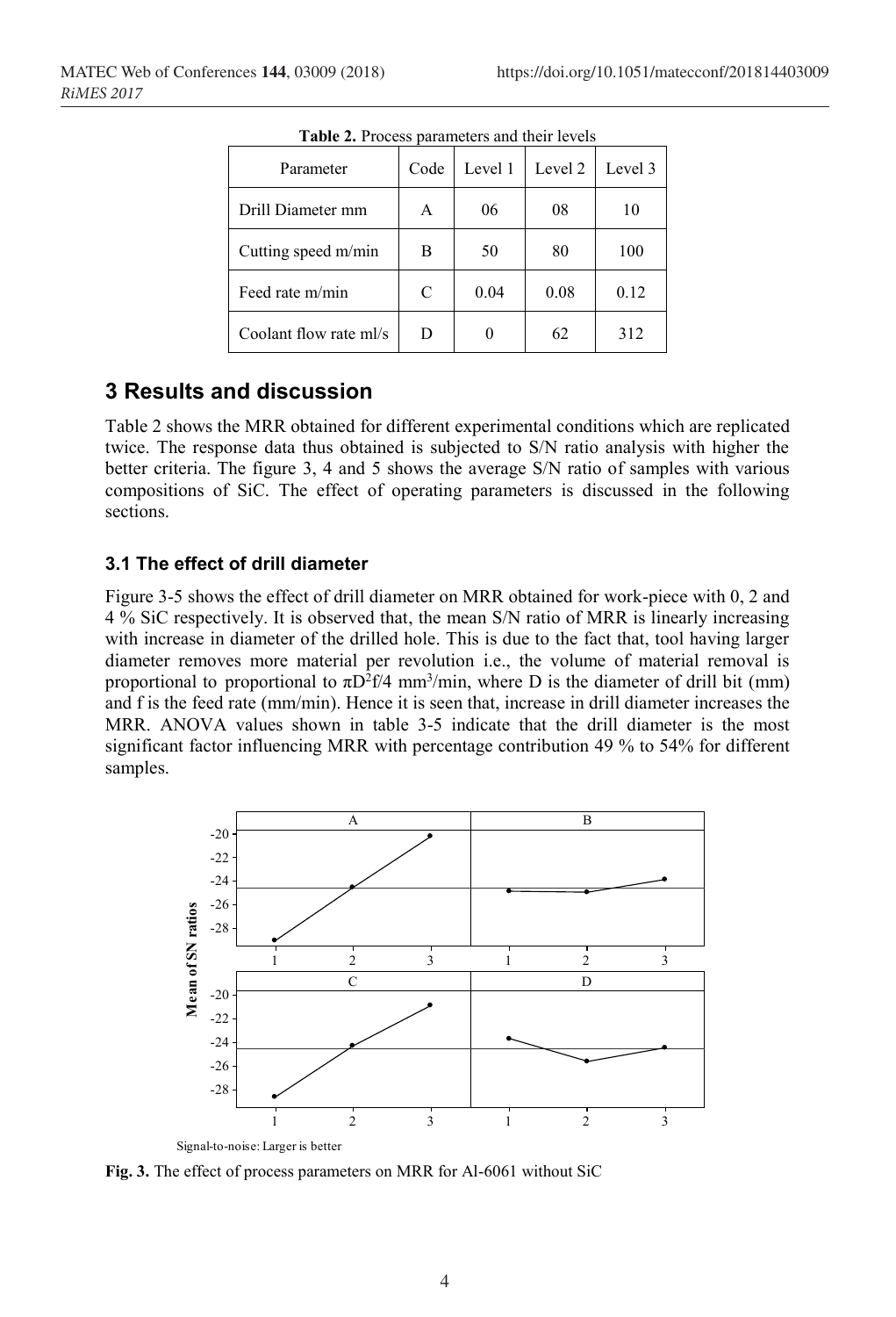

**Fig. 4.** The effect of process parameters on MRR for Al-6061 with 2 % SiC



Signal-to-noise: Larger is better

Fig. 5. The effect of process parameters on MRR for Al-6061 with 4 % SiC

#### **3.2 The effect of cutting velocity**

Figure 3, 4 & 5 shows the effect of cutting velocity on MRR obtained for work-piece with 0, 2 and 4 % SiC respectively. A slight increase in MRR is observed due to increase cutting speed. However, the percentage contribution observed by the ANOVA from table 3-5 indicates that the effect of this factor is insignificant. Hence, increasing the cutting velocity did not improve the material removal rate.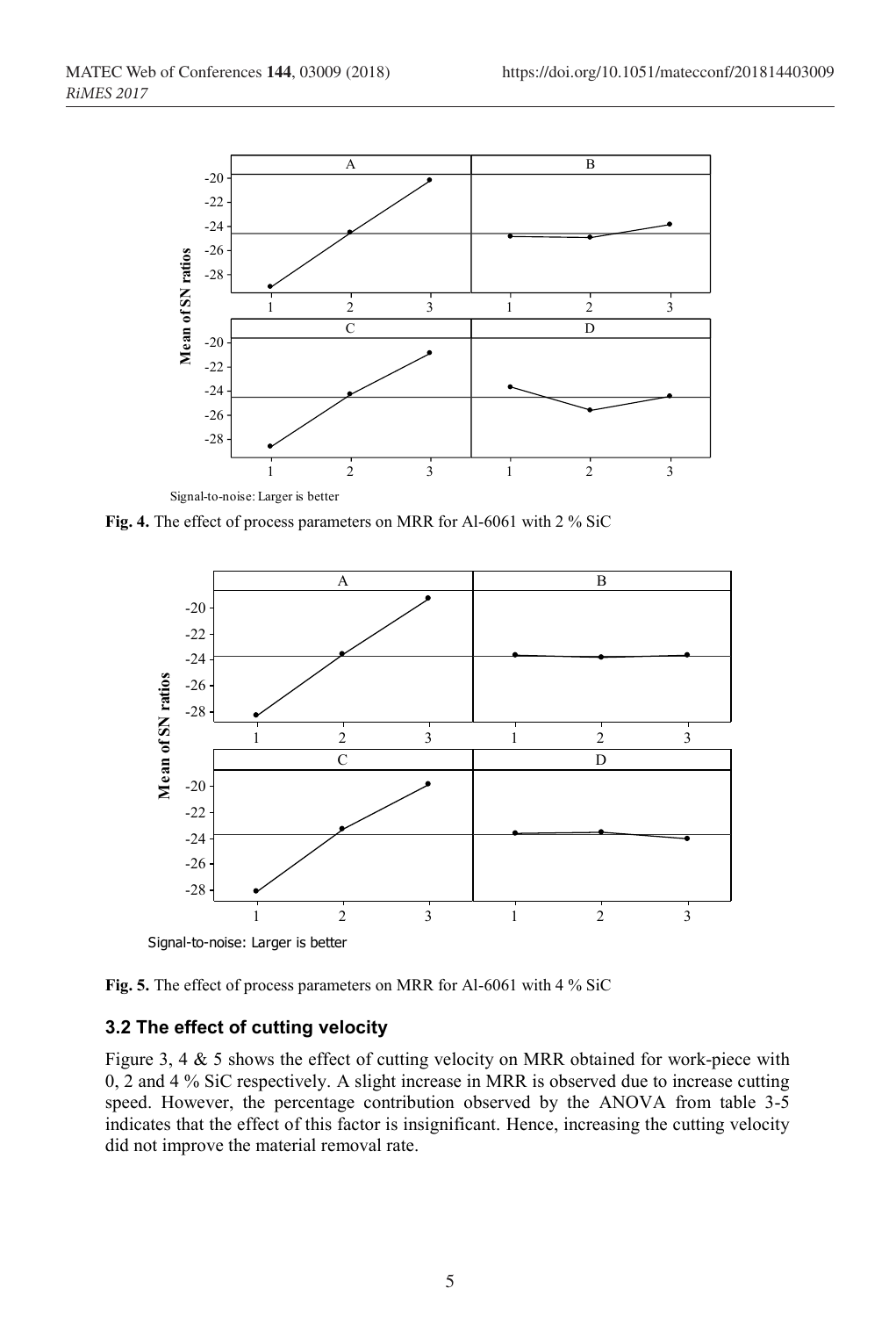### **3.3 The effect of Feed rate**

From the figure 3-5, it is observed that increase in feed rate increases the MRR. As mentioned earlier, volume swept by the cutting tool is proportional to feed rate. Hence increase in feed rate increases the MRR. ANOVA values shown in tables 3-5 indicate that, feed rate is also most prominent parameter which influences the MRR. The contribution of this factor varies from 42 % to 50 % for work-piece with different composition of SiC particles.

#### **3.4 The effect of coolant flow rate**

The effect of coolant flow rate on MRR is shown in figure 3-5. It is observed that the coolant flow has marginal influence on MRR. The function of coolant is to cool the drill bit and work-piece as well as to flush-out the chip formed. Use of coolant usually results in better the dimensional accuracy during machining and also improve the surface finish, but the present study shows its influence on rate of material removal is negligible. The influence of coolant is shown by its contribution (0.11% -2.5 %) as mentioned in tables 3-5.

| THERE OF THIS CITY CHE TO POPOIDE GARD |                |        |        |                |  |
|----------------------------------------|----------------|--------|--------|----------------|--|
| Source                                 | DF             | Seq SS | Adj MS | % Contribution |  |
| Drill diameter                         | $\overline{c}$ | 111.49 | 55.74  | 49.25          |  |
| Cutting velocity                       | 2              | 0.976  | 0.488  | 0.43           |  |
| Feed rate                              | 2              | 113.64 | 56.819 | 50.19          |  |
| Coolant supply                         | 2              | 0.263  | 0.1313 | 0.11           |  |

**Table 3.** ANOVA for the response data - 0 % SiC

| Source           | DF             | Seq SS  | Adj MS  | % Contribution |
|------------------|----------------|---------|---------|----------------|
| Drill diameter   | 2              | 117.175 | 58.5875 | 54.20          |
| Cutting velocity | 2              | 2.133   | 1.0666  | 0.98           |
| Feed rate        | 2              | 91.250  | 45.6250 | 42.21          |
| Coolant supply   | $\mathfrak{D}$ | 5.616   | 2.8082  | 2.59           |

**Table 4.** ANOVA for the response data - 2 % SiC

**Table 5.** ANOVA for the response data - 4 % SiC

| Source           | DF             | Seq SS  | Adj MS  | % Contribution |
|------------------|----------------|---------|---------|----------------|
| Drill diameter   | 2              | 123.171 | 61.5855 | 54.02          |
| Cutting velocity | $\overline{c}$ | 0.091   | 0.0457  | 0.04           |
| Feed rate        | 2              | 104.314 | 52.1572 | 45.75          |
| Coolant supply   | 2              | 0.411   | 0.2056  | 0.18           |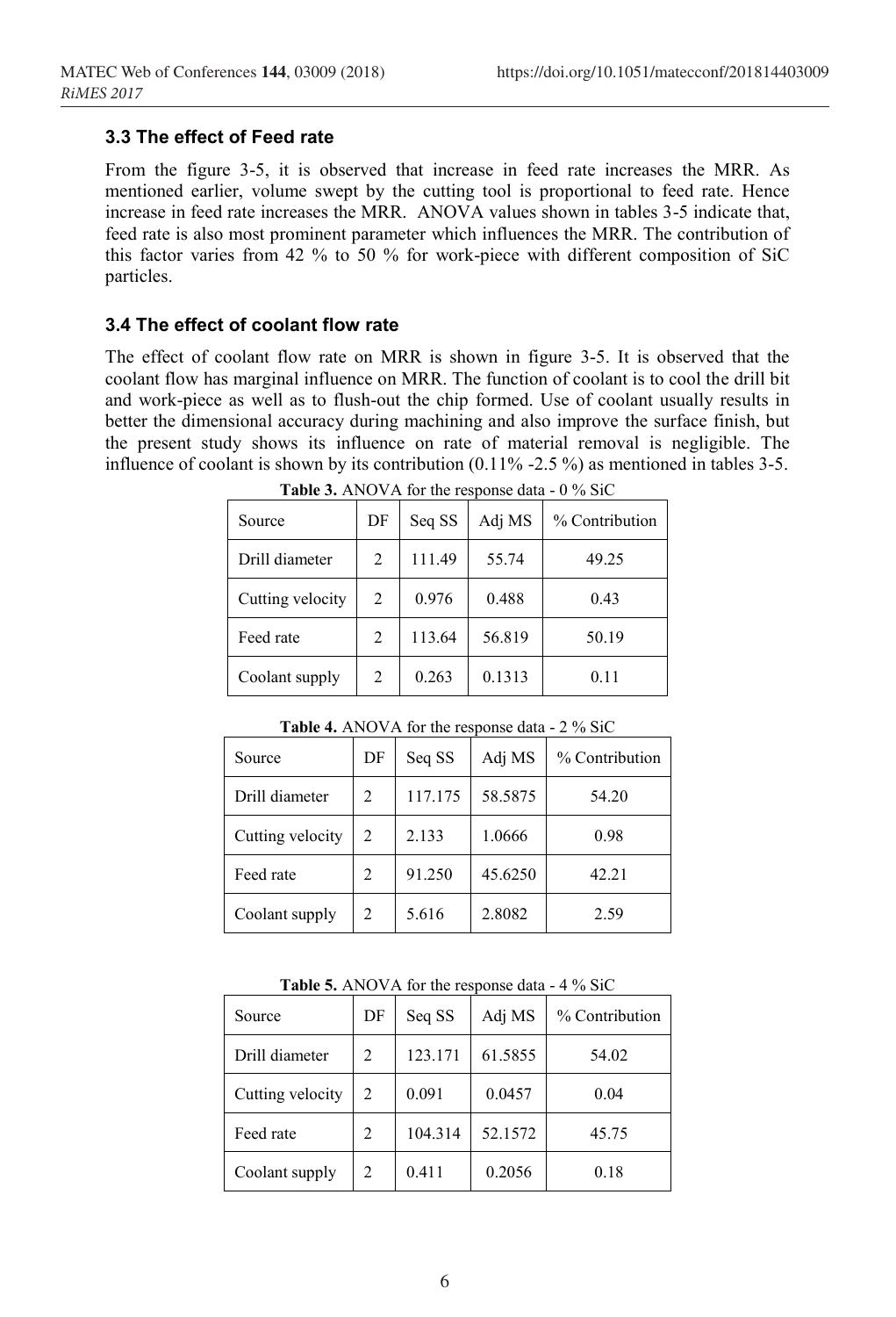#### **3.5 Optimisation of process parameters**

Based on the mean MRR is obtained at different levels of drill diameter, cutting velocity, feed rate and coolant supply and is shown in table 6, 7  $\&$  8. The maximum change in response for change in levels of the process parameter is shown as delta values in the same tables. Using delta values, the process parameters are ranked based on their order of influence on the MRR as mentioned. Further, it is observed from these tables that the maximum MRR is observed at  $A_3 - B_1 - C_3 - D_2$ , i.e., at diameter drill-bit : 10 mm, cutting velocity: 50 m/s, feed rate : 120 mm/minute and coolant : 62 ml/s.

| Level | A       | В       | C             | D       |
|-------|---------|---------|---------------|---------|
|       | 0.03867 | 0.08533 | 0.03917       | 0.07300 |
| 2     | 0.07000 | 0.06550 | 0.06683       | 0.07817 |
| 3     | 0.10500 | 0.06283 | 0.10767       | 0.06250 |
| Delta | 0.06633 | 0.02250 | 0.06850       | 0.01567 |
| Rank  |         |         | $\mathcal{P}$ | 3       |

**Table 6.** Mean response - 0 % SiC

#### **Table 7.** Mean response - 2 % SiC

| Level | A       | B       | C              | D       |  |  |  |
|-------|---------|---------|----------------|---------|--|--|--|
|       | 0.03850 | 0.07133 | 0.04000        | 0.08133 |  |  |  |
| 2     | 0.06450 | 0.06300 | 0.07133        | 0.06583 |  |  |  |
| 3     | 0.10417 | 0.07283 | 0.09583        | 0.06000 |  |  |  |
| Delta | 0.06567 | 0.00983 | 0.05583        | 0.02133 |  |  |  |
| Rank  |         | 4       | $\overline{2}$ | 3       |  |  |  |

#### **Table 8.** Mean response - 4 % SiC

| Level          | A       | В       | C       | D       |
|----------------|---------|---------|---------|---------|
|                | 0.04133 | 0.08983 | 0.04283 | 0.08200 |
| $\overline{2}$ | 0.07133 | 0.06933 | 0.07583 | 0.08650 |
| 3              | 0.11933 | 0.07283 | 0.11333 | 0.06350 |
| Delta          | 0.07800 | 0.02050 | 0.07050 | 0.02300 |
| Rank           |         |         | 2       | 3       |